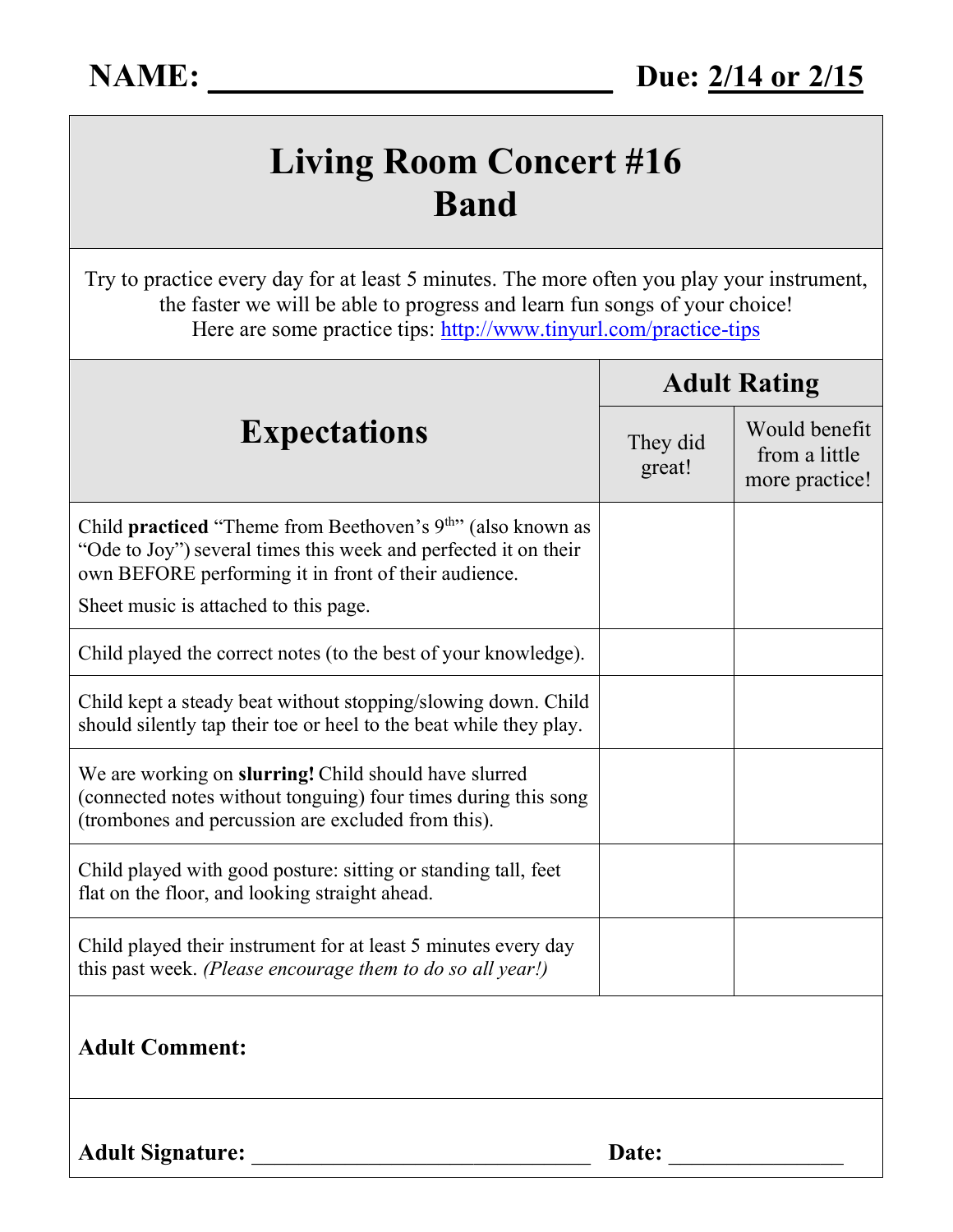L.R.C. #16: "Theme from Beethoven's 9th Symphony" ("Ode To Joy")